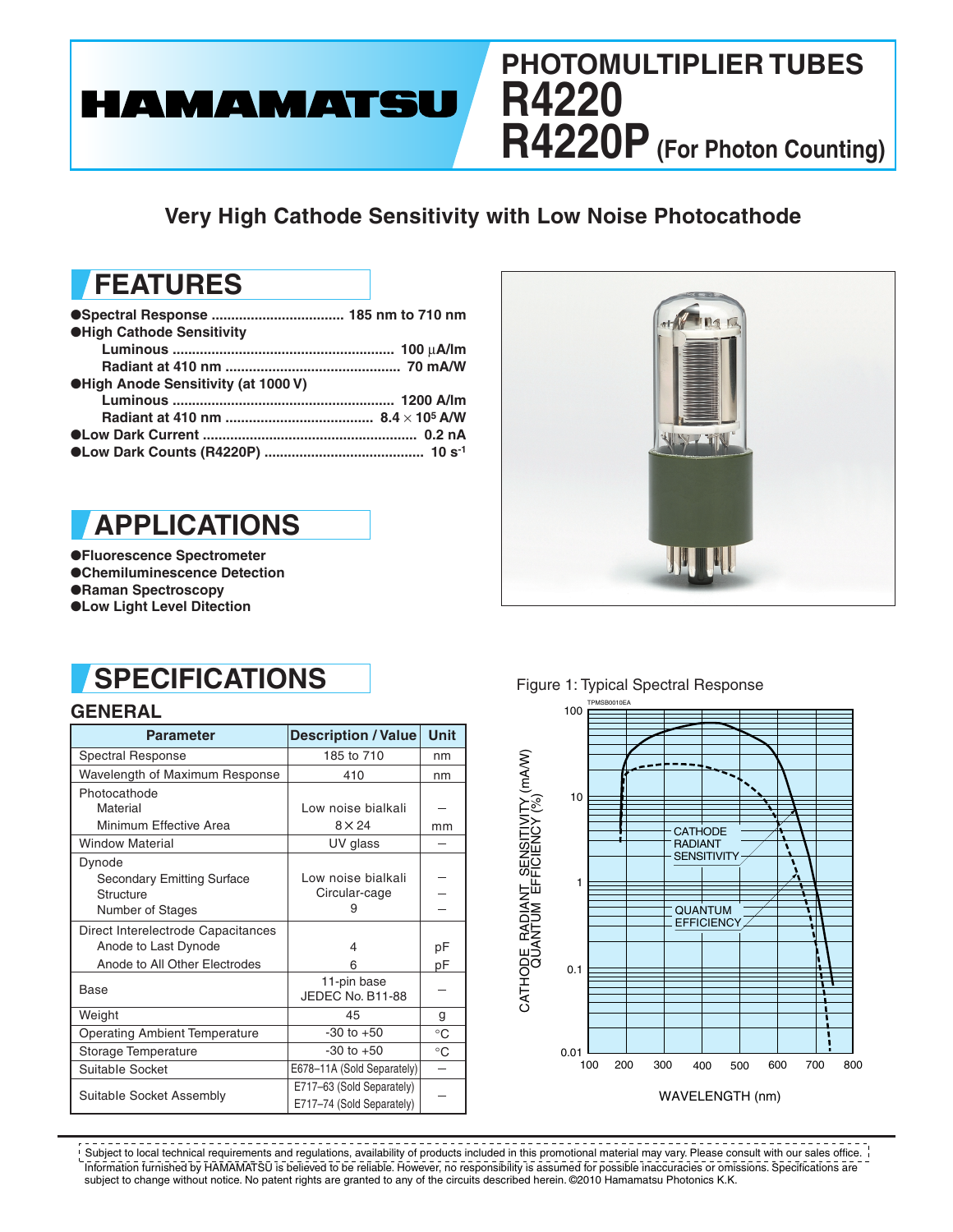## **PHOTOMULTIPLIER TUBES R4220, R4220P (For Photon Counting)**

### **MAXIMUM RATINGS (Absolute Maximum Values)**

| <b>Parameter</b>                     | Value | Unit |  |  |  |
|--------------------------------------|-------|------|--|--|--|
| <b>Supply Voltage</b>                |       |      |  |  |  |
| Between Anode and Cathode (DC)       | 1250  |      |  |  |  |
| Between Anode and Last Dynode (DC)   | 250   |      |  |  |  |
| Average Anode Current <sup>(A)</sup> | 0.1   | mA   |  |  |  |

## **CHARACTERISTlCS (at 25** °**C)**

**R4220 R4220P for General Purpose for Photon Counting Unit** Min. Typ. Max. **Parameter Min. Typ. Typ. Max.** Cathode Sensitivity 23 Quantum Efficiency (at peak wavelength) 23 % 80 100 Luminous  $\mathcal{B}$ 80 100 — | *µA*/lm Radiant (at peak wavelength)  $\sim$  70  $70$  -  $\qquad$  mA/W Blue Sensitivity Index  $\circ$   $\qquad \qquad$   $\qquad \qquad$  8 8  $\overline{\phantom{0}}$ Anode Sensitivity Luminous <sup>to</sup> the contract of the contract of the contract of the 1000 to 1200 to the contract of the contract of the contract of the contract of the contract of the contract of the contract of the contract of the contract 1000 1200 - A/lm Radiant at 400 nm  $\vert$  - 8.4  $\times$  10<sup>5</sup>  $8.4 \times 10^5$  -  $\sqrt{4}$  A/W Gain <sup>E</sup>  $1.2 \times 10^7$  -  $1.2 \times 10^7$ Anode Dark Current <sup>®</sup> After 30 minutes Storage in the darkness  $\vert$  - 0.2 2.0 0.2 0.5 nA Anode Dark Counts <sup>®</sup> 10  $50$  s<sup>-1</sup>  $3.30 \times 10^{-17}$  - W ENI(Equivalent Noise Input) <sup>©</sup>  $3.30 \times 10^{-17}$  $\frac{1}{1}$ Time Response<sup><sup>®</sup></sup> Anode Pulse Rise Time  $\theta$   $\qquad$   $\qquad$  2.2 2.2 ns Electron Transit Time  $\mathbb{Q}$   $\qquad \qquad$   $\qquad$  22 22 ns Transit Time Spread (TTS)  $\&$   $\qquad$  1.2 1.2 ns Anode Current Stability <sup>1</sup> Current Hysteresis 0.1 0.1  $\frac{1}{\sqrt{2}}$ Voltage Hysteresis % 1.0 1.0

### **NOTES**

- A: Averaged over any interval of 30 seconds maximum.
- B: The light source is a tungsten filament lamp operated at a distribution temperature of 2856 K. Supply voltage is 150 volts between the cathode and all other electrodes connected together as anode.
- C: The value is cathode output current when a blue filter(Corning CS-5-58 polished to 1/2 stock thickness) is interposed between the light source and the tube under the same condition as Note B.
- D: Measured with the same light source as Note B and with the anode-tocathode supply voltage and voltage distribution ratio shown in Table 1 below.
- E: Measured with the same supply voltage and voltage distribution ratio as Note D after removal of light.
- F: Measured at the plateau voltage.
- G: ENI is an indication of the photon-limited signal-to-noise ratio. It refers to the amount of light in watts to produce a signal-to-noise ratio of unity in the output of a photomultiplier tube.

$$
ENI = \frac{\sqrt{2q \cdot \text{Idb} \cdot G \cdot f}}{S}
$$

where  $q =$  Electronic charge (1.60  $\times$  10<sup>-19</sup> coulomb).

- ldb = Anode dark current(after 30 minute storage) in amperes.  $G =$  Gain.
	- f = Bandwidth of the system in hertz. 1 hertz is used.
	- $S =$  Anode radiant sensitivity in amperes per watt at the wavelength of peak response.
- H: The rise time is the time for the output pulse to rise from 10% to 90% of the peak amplitude when the entire photocathode is illuminated by a delta function light pulse.
- J: The electron transit time is the interval between the arrival of delta function light pulse at the entrance window of the tube and the time when the anode output reaches the peak amplitude. In measurement, the whole photocathode is illuminated.

K: Also called transit time jitter. This is the fluctuation in electron transit time between individual pulses in the signal photoelectron mode, and may be defined as the FWHM of the frequency distribution of electron transit times.

L: Hysteresis is temporary instability in anode current after light and voltage are applied.



(1)Current Hysteresis

The tube is operated at 750 volts with an anode current of 1 micro-ampere for 5 minutes. The light is then removed from the tube for a minute. The tube is then re-illuminated by the previous light level for a minute to measure the variation.

#### (2)Voltage Hysteresis

The tube is operated at 300 volts with an anode current of 0.1 micro-ampere for 5 minutes. The light is then removed from the tube and the supply voltage is quickly increased to 800 volts. After a minute, the supply voltage is then reduced to the previous value and the tube is re-illuminated for a minute to measure the variation.

#### **Table 1:Voltage Distribution Ratio**

| Electrodes            |  |  |  | $Dy1   Dy2   Dy3   Dy4   Dy5   Dy6   Dy7   Dy8   Dy9$ |  |  |  |  |  |  |  |  |  |  |  |  |
|-----------------------|--|--|--|-------------------------------------------------------|--|--|--|--|--|--|--|--|--|--|--|--|
| Distribution<br>Ratio |  |  |  |                                                       |  |  |  |  |  |  |  |  |  |  |  |  |

#### SuppIy Voltage : 1000 V (DC)

K : Cathode, Dy : Dynode, P : Anode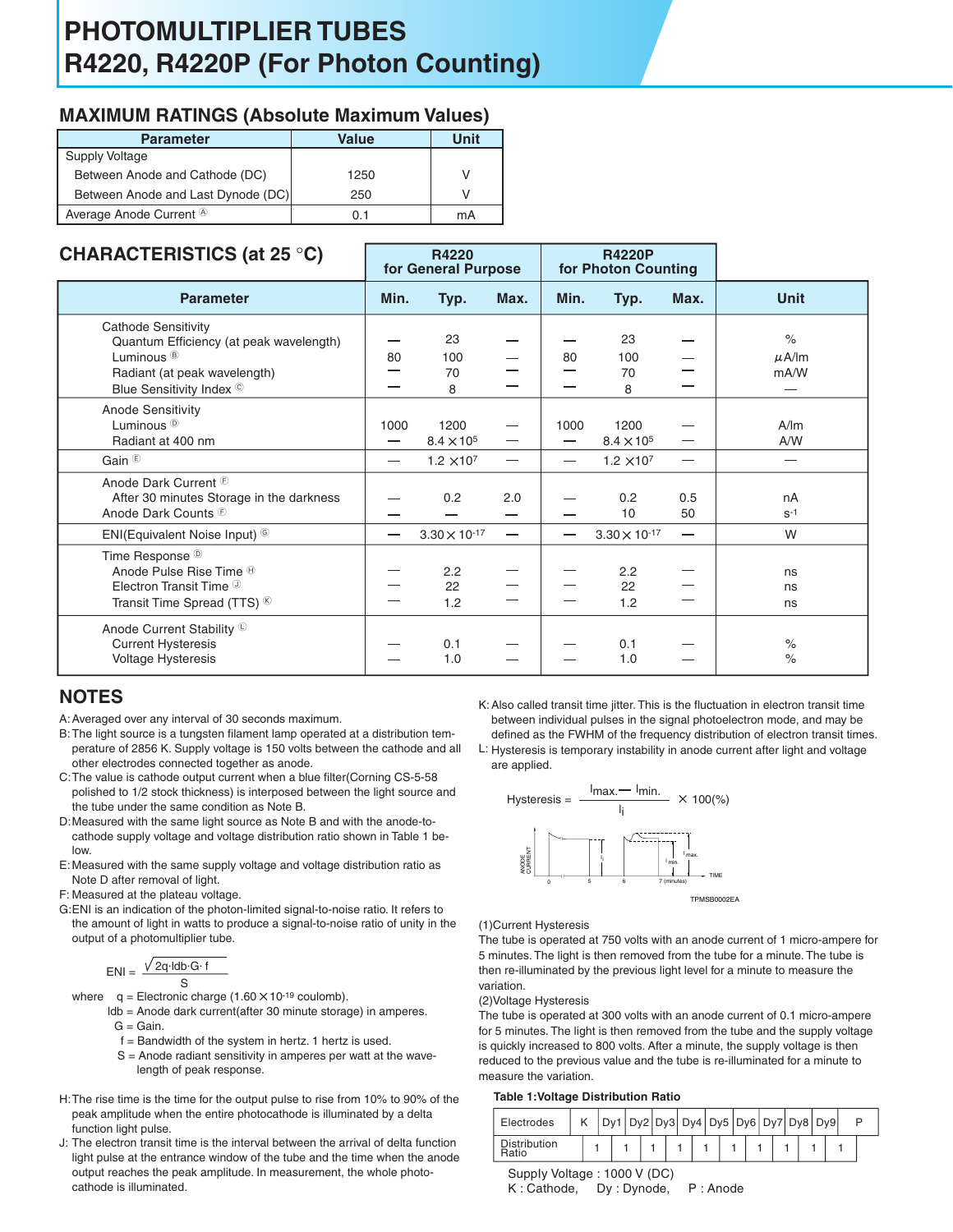IAMAMAT!

Figure 2: Typical Gain and Anode Dark Current Figure 3: Typical Time Response







Figure 4: Typical ENI vs. Wavelength Figure 5: Typical EADCI (Equivalent Anode Dark Current Input) vs. Supply Voltage



Data shown here, which is given from a relation among supply voltage, anode sensitivity and dark current, serves as a good reference in order to determine the most suitable supply voltage or its range.



Figure 6: Typical Plateau Data for R4220P Figure 7: Typical Temperature Characteristics of Dark Count for R4220P